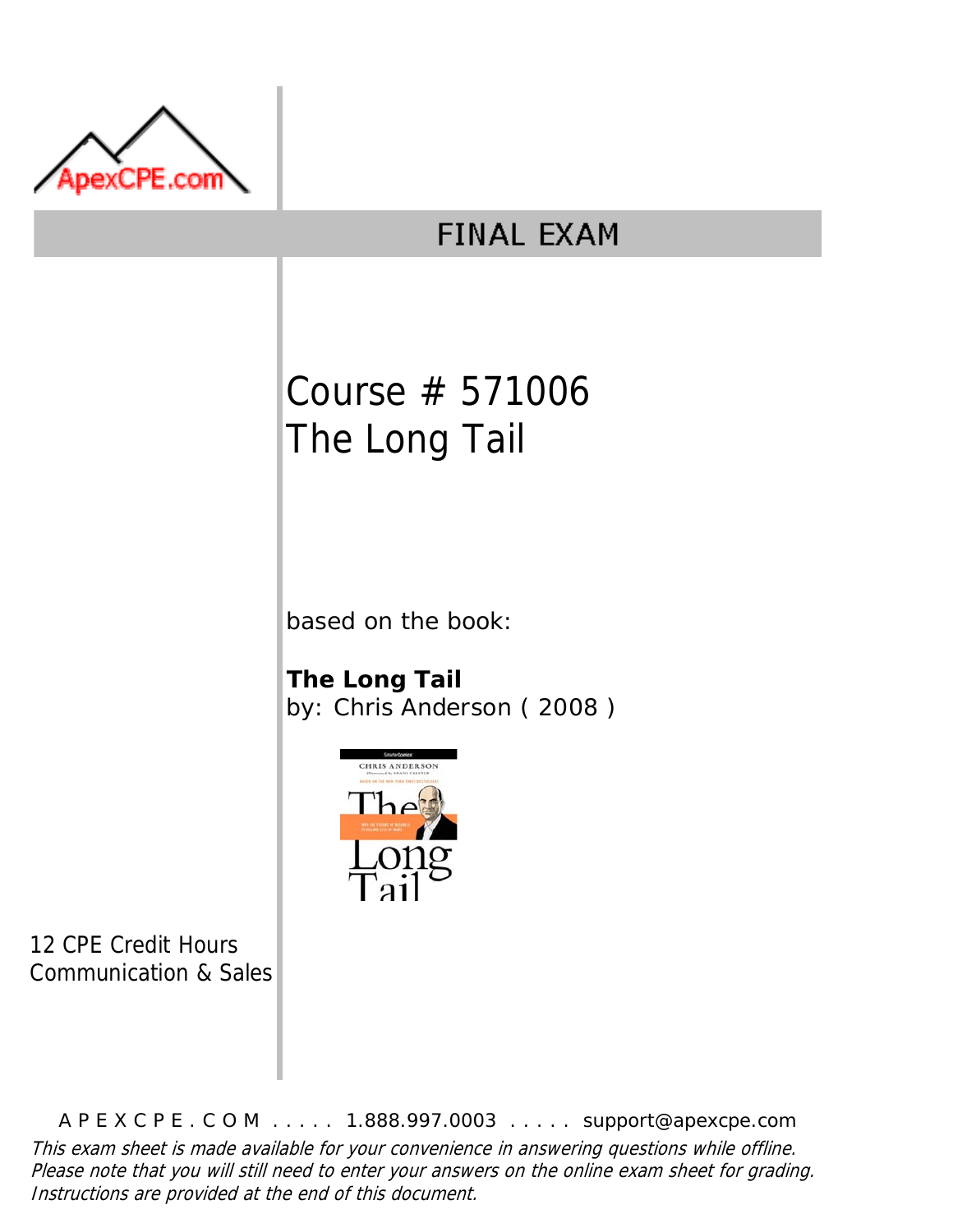## **Chapter 1 - The Long Tail**

1. The tracking of top seller lists is a national obsession. Our culture is a massive popularity contest.



2. Every year network TV loses more of its audience to hundreds of niche cable channels.



3. The main effect of all this connectivity is

laziness

growth

unlimited and unfiltered access to culture and content of all sorts, from the mainstream to the farthest fringe of the underground.

confusion

4. From Ben's perspective, the cultural landscape is a limited continuum from high to low, with commercial and amateur content competing equally for his attention. He simply doesn't distinguish between mainstream hits and underground niches -- he picks what he likes from an infinite menu where Hollywood movies and player created video game stunt videos are listed side by side.



5. TV shows were more popular in the seventies than they are now not because they were better, but because we had fewer alternatives to compete for our screen attention.

**True** 

False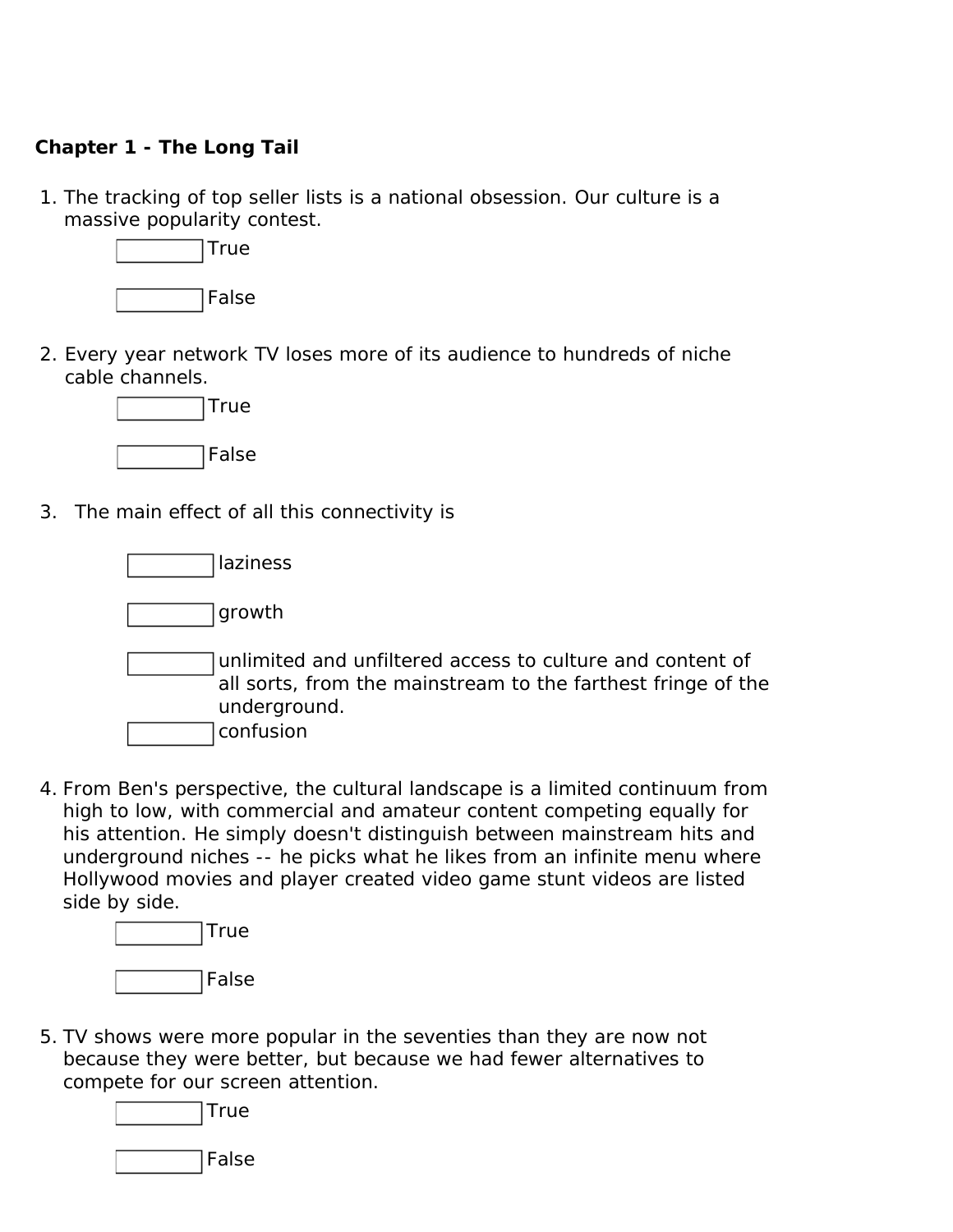6. The hits now compete with an infinite number of niche markets, of any size. And consumers are increasingly favoring the one with the most choice. The era of one size fits all is ending, and in its place is something new, a market of multitudes.



7. The simple picture of a few hits that mattered and the everything else that didn't is now becoming a confusing mosaic of a million mini-markets and micro stars. Increasingly, the market is turning into a mass of niches.



8. The Long Tail was published in Wired in



- 9. The three main observations noted upon the publication of The Long Tail in Wired, is all that listed below, except:
	- None of those mentioned below
	- the tail of available variety is far longer than we realize

its now within reach economically

all those niches, when aggregated, can make up a significant market-- seemed indisputable, especially backed up with heretofore unforeseen data.

10. What people intuitively grasped was that new efficiencies in distribution, manufacturing, and marketing were changing the definition of what was commercially viable across the board. The best way to describe these forces is that

they are causing loses at a faster pace

they are causing confusion due to the limitless choices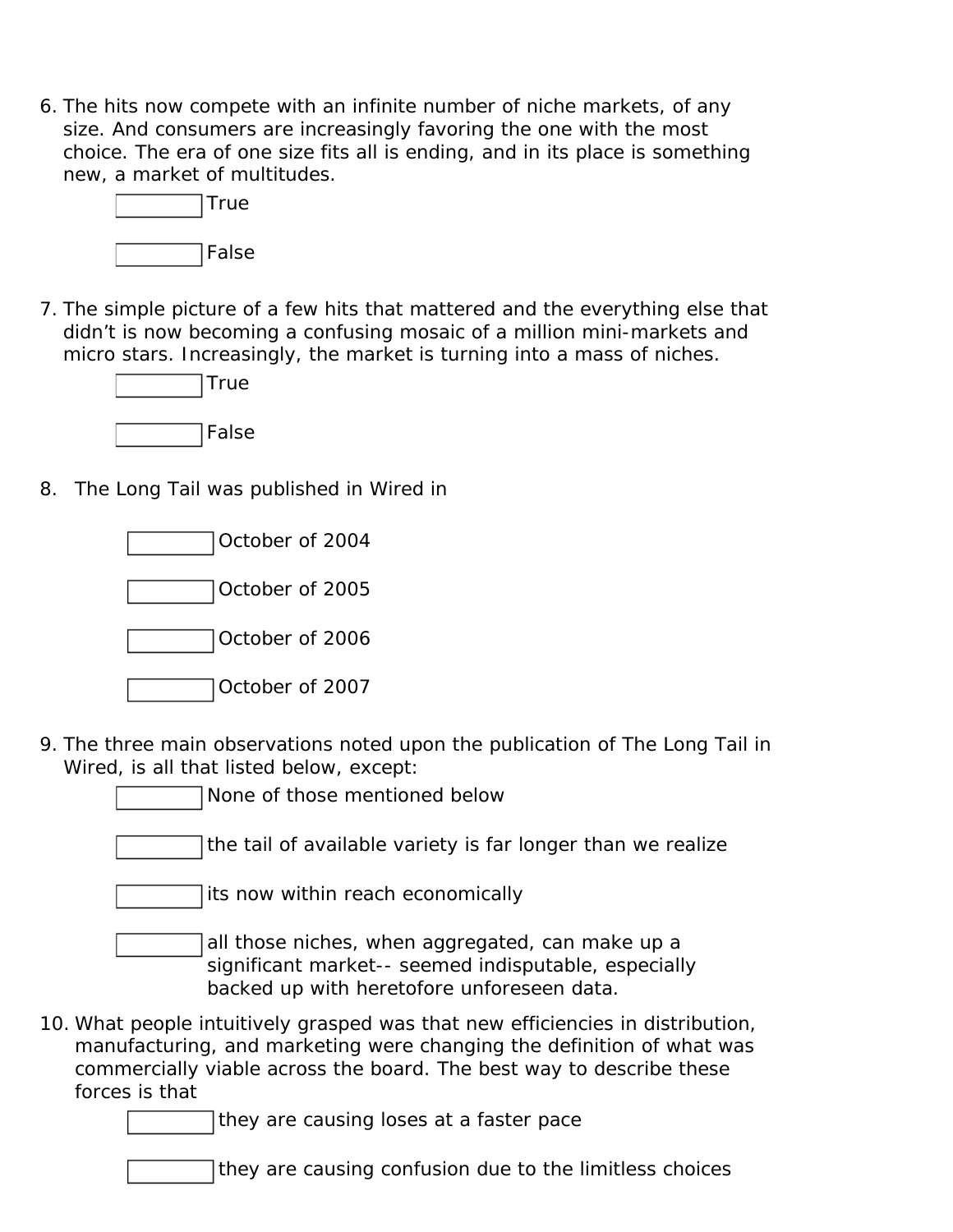they are turning unprofitable consumers, products and markets into profitable ones. none of the above

11. By combining infinite shelf space with real time information about buying trends and publics opinion, the created the Touching the Void phenomenon. The result: rising demand for an obscure book.



12. The curse of traditional retail is the need to find foreign audiences.



13. The curse of broadcast technologies is that they profligate users of limited resources. The result is yet another instance of having to aggregated large audiences in one geographic area-another high bar above which only a fraction of potential content rises.



14. By overcoming limitations of geography and scale, companies like Google and EBay have not only expanded existing markets, but more important, they've also discovered new ones. Moreover in each case these new markets that lie outside the reach of the physical retailer have proven to be far bigger than anyone expected- and they're only getting bigger.



15. Companies like Google and EBay offered more and more ( simply because they could), they found that demand actually followed supply. The act of vastly increasing choice seemed to unlock demand for that choice. Whether it was latent demand for niche goods that was already there or the creation of a new demand, we don't know yet.



False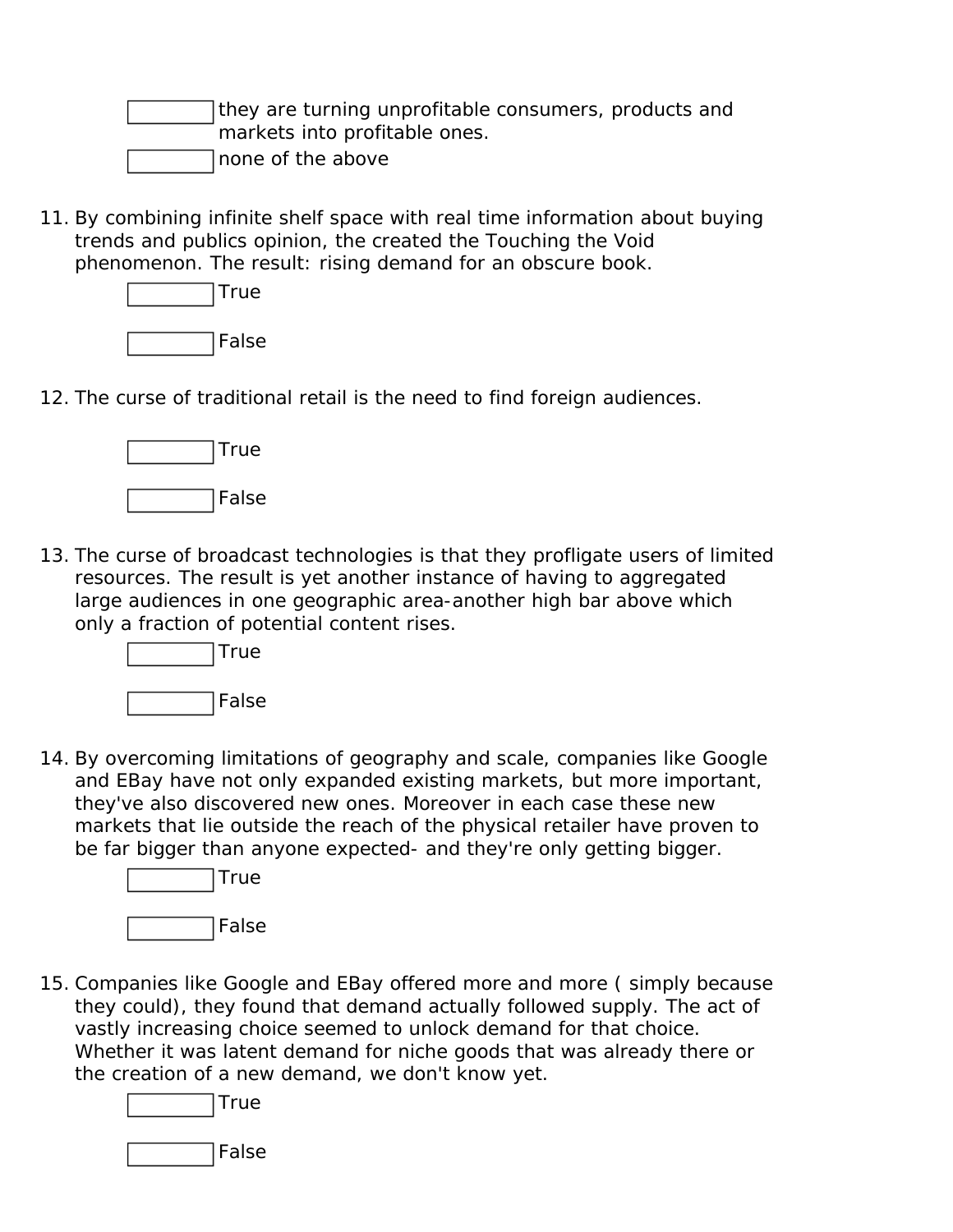16. When you can dramatically lower costs of connecting supply and demand, its changes not just the numbers, but the entire nature of the market. This is not just a quantitative change, but a qualitative one, too. Bringing niches within reach reveals latent demand for non-commercial content. Then, as demand shifts toward the niches, the economics of providing them improve further, and so on, creating a positive feedback loop that will transform entire industries- and the culture - for decades to come.

| True  |
|-------|
| False |

# **Chapter 2 - The Rise and Fall of the Hit**

17. What caused a generation of the industry's best customers - fans in their teens and twenties- to abandon the record store?

18. In this book, Mashups were discussed and defined as

web pages customized for each customer and each visit is a web page or application that combines data or functionality from two or more external sources to create a new service playing a track from one artist over a track from another artist low mass, subatomic particles that fly through planets like bullets through tissue paper

# **Chapter 3 - A Short History of the Long Tail**

19. The 1897 Sears Wish Book contained \_\_\_\_\_ pages of everything under the sun at prices that can hardly be believed.

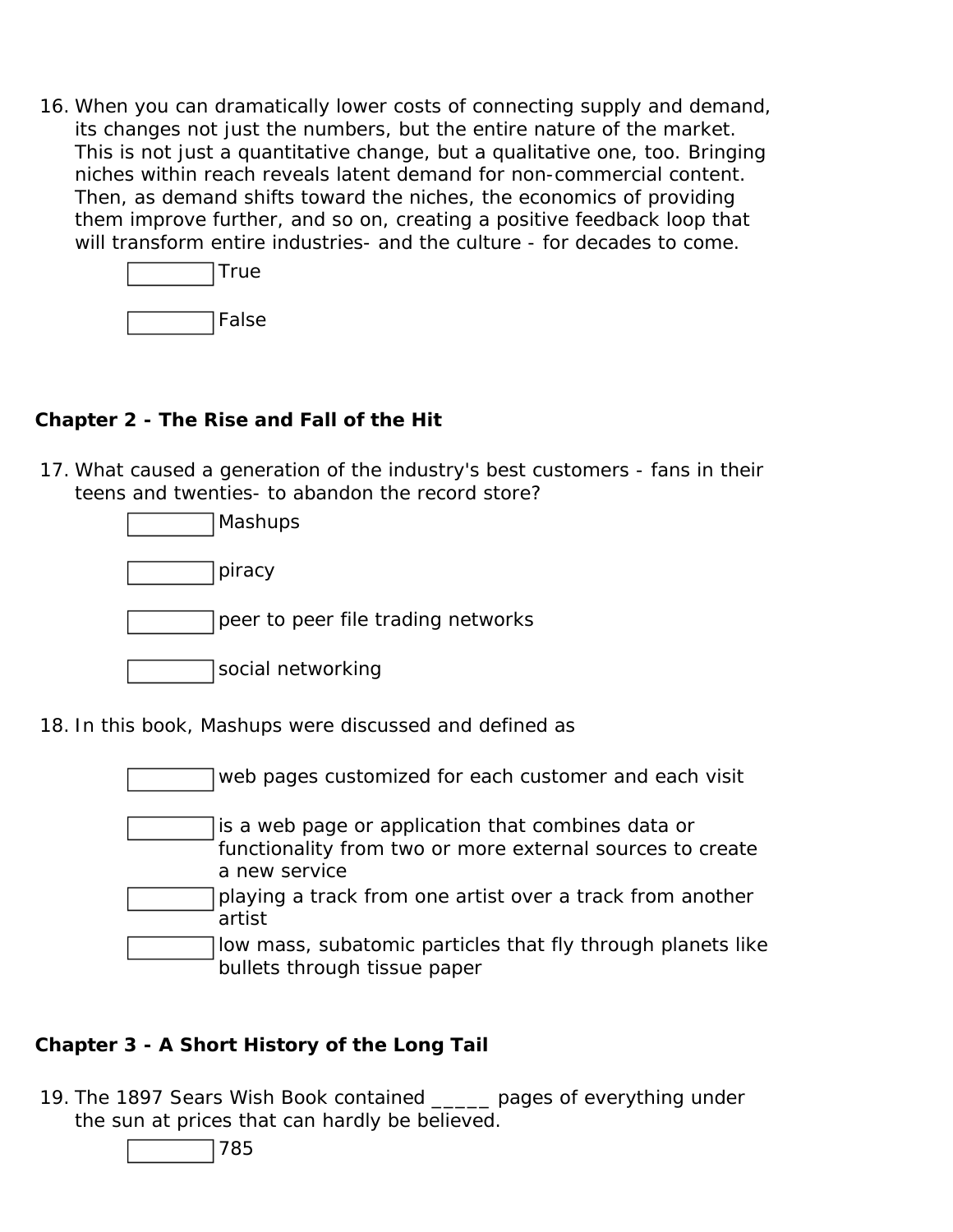| 786 |
|-----|
| 787 |
| 788 |

20. Automated Collect Calling was also known as

| interstate inward WATS (Wide Area Telephone Service)  |
|-------------------------------------------------------|
| interstate inward WATS (Wide Area Telegram Service)   |
| interstate inward WATS (Wide Area Television Service) |
| interstate inward WATS (Wide Area Telethon Service)   |

21. The limited shelf space of the Web retail allows them to offer their customers more variety and convenience, cementing brand loyalty with existing customers and extending it to new ones who may or may not be a physical store.



# **Chapter 4 - The Three Forces of the Long Tail**

22. The Theory of the Long Tail can be boiled down to this: Our culture and economy are increasingly shifting away from focus on a relatively small number of hits ( mainstream products and markets) at the head of the demand curve, and moving toward a huge number of niches in the tail. In an era without the constraints of physical shelf space and other bottlenecks of distribution, narrowly targeted goods and services can be as economically attractive as mainstream fare.



23. The true shape of demand is revealed only when consumers are offered a choice. It is the aggregate sales, use or other participation of all those people in the newly available niches that turns the massive expansion of choice into an economic cultural force. The Long Tail starts with a million niches, but it isn't meaningful until those niches are populated by people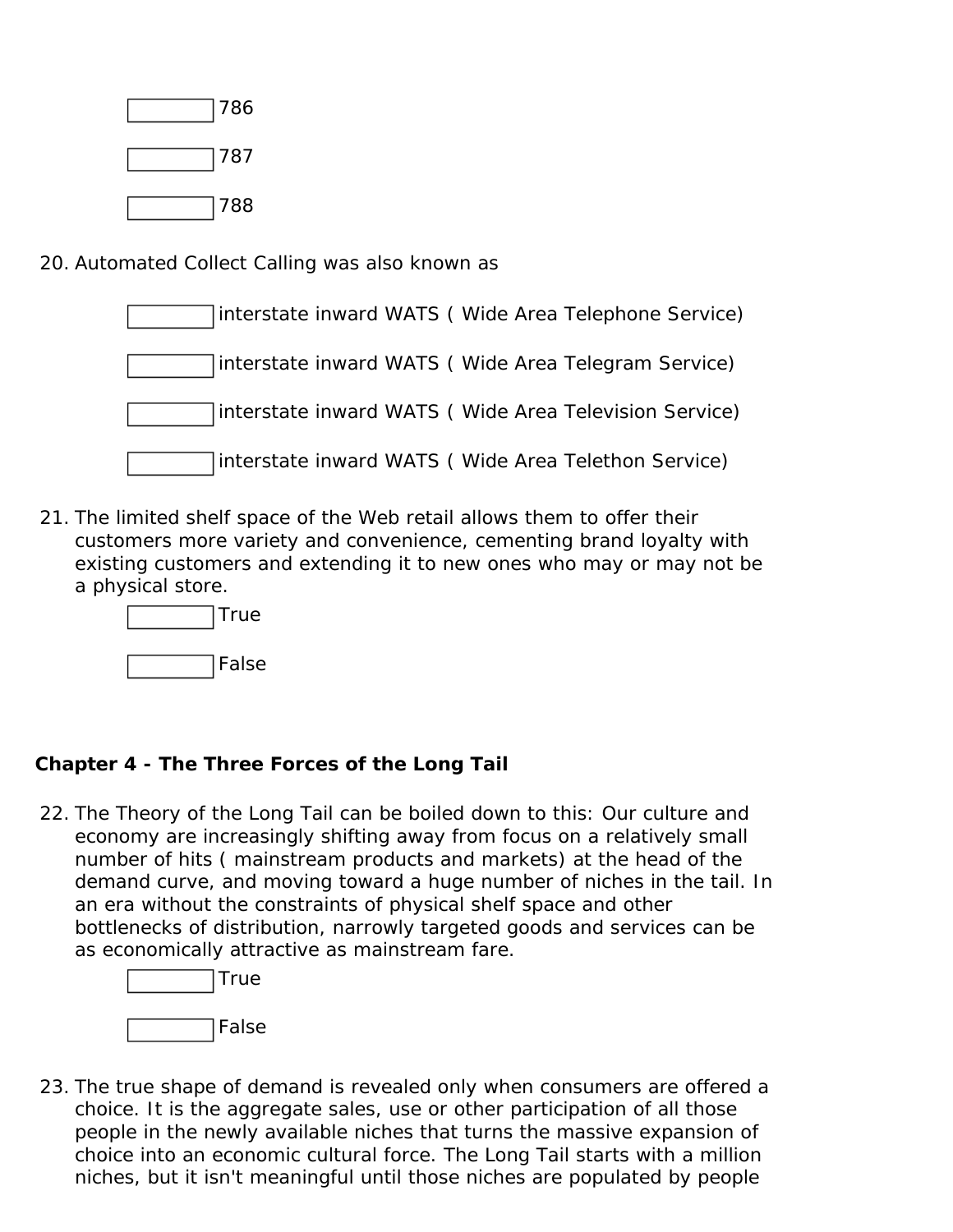who want them.



24. In economics , search costs refer to anything that gets in the way of finding what you want. Some of those costs are non-monetary, such as wasted time, hassle, wrong turns and confusion. Other costs actually have a dollar figure, such as mistaken purchases or paying too much for something because you couldn't find a cheaper alternative. Anything that makes it easier for you to find what you want at the price you want lowers your search cost.



25. Sellers also act as guides individually when they post user reviews or blogs about their likes and dislikes. Because it is now easy to tap this grassroots information when you're looking for something new, you're more likely to find what you want faster than ever. That has the economic effect of encouraging you to search farther outside the world you already know, which drives demand down the niches.



26. The ability to tap the distributed intelligence of millions of consumers to match people with the stuff that suits them best is leading to the rise of all sorts of new recommendation and marketing methods, essentially serving as new taskmasters.



# **Chapter 5 - The New Producers**

27. It is when the tools of production are transparent that we are inspired to create. When people understand how great work is made, they're more likely to want to do it themselves.

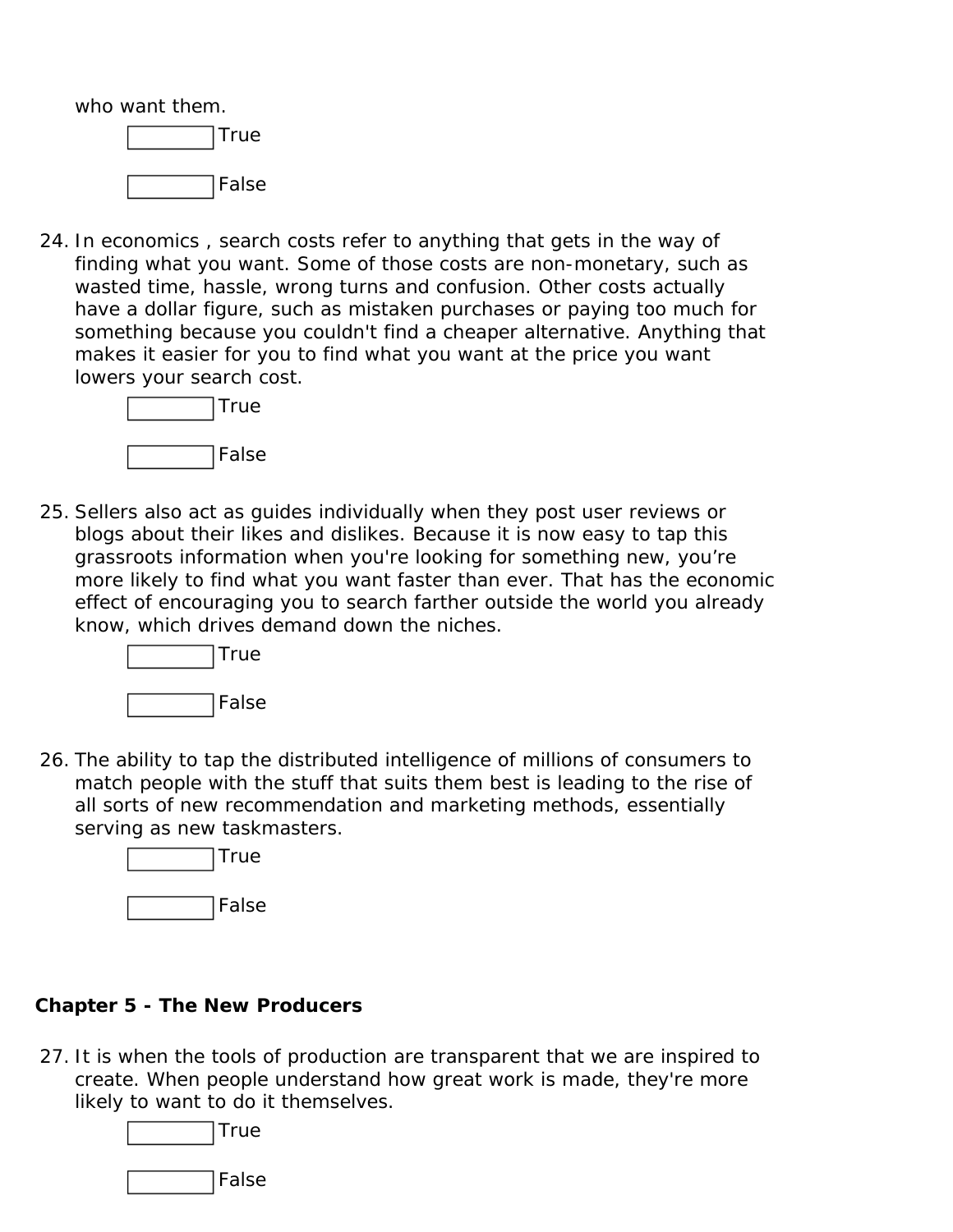28. The true miracle of Wikipedia is that this open system of amateur user contributions and edits doesn't simply collapse into anarchy. Instead, it has somehow self organized the most comprehensive encyclopedia in history. Reversing entropy's arrow, Jimmy Wales catalytic momentputting up a few initial entries and a mechanism for others to add to them- has actually created order from chaos.



#### **Chapter 6 - The New Markets**

29. The typical used-book store's access to secondhand books is limited to whomever happens to be local and selling volumes from his or her own collection. As a result, the selection of these stores tends to be pretty random, reflecting the taste of the proprietor and the luck of the catch rather than any comprehensive slice of the book market. For patron's of used book store, this randomness is part of the appeal, providing a serendipitous sense of exploration and discovery. But if you are looking for a particular book, that process of cruising around the store and browsing the shelves can be unrewarding.



30. In economic terms, what makes the textbook market work is ample liquidity. There are so many sellers and so many buyers of a relatively small set of traded commodities that the odds of finding what you want at the right price are excellent. By contrast, what ailed the non-academic used-book market was poor liquidity- not enough sellers and buyers of an unbounded set of commodities. The result of too many products and not enough players was that the odds of finding what you want are poor. Thus, most buyers simply never consider a used-book store when they're shopping for something specific.



31. The root cause of the Long Tail : The lower the costs of selling, the more you can sell. As such, aggregators are a manifestation of the second force, democratizing distribution. They all lower the barrier to the market entry allowing more and more things to cross that bar and get that out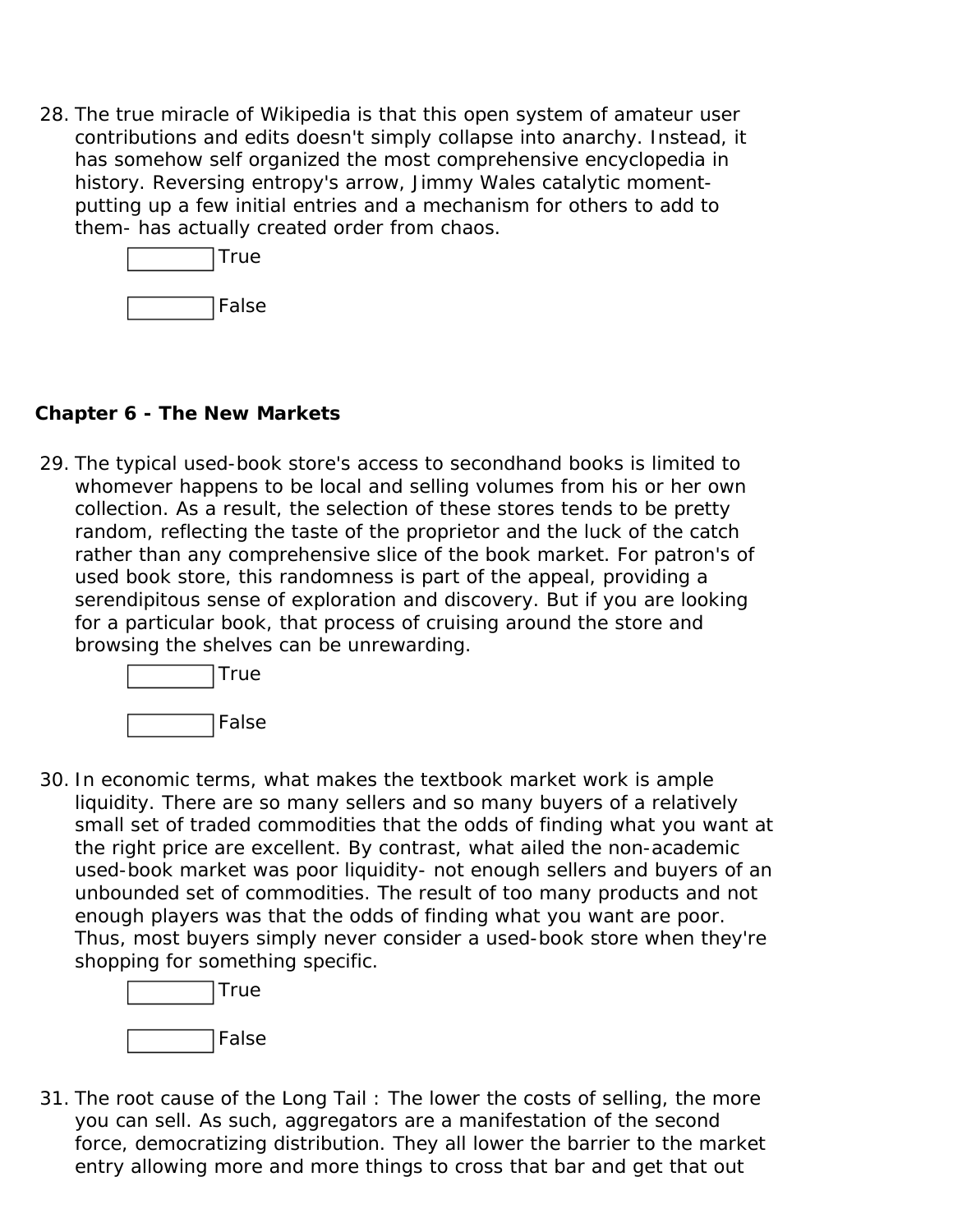there to find their audience.

True False

## **Chapter 7 - The New Tastemakers**

32. A music label exists primarily to fulfill four functions, one of them being talent scouting and the rest below, except:



33. One of the consequences of living in a hit-driven culture is that we tend to assume that hits are a far bigger share of the market than they really are. Instead they are the rare exception. This is what Nassim Tale calls the "Black Swan Problem."



#### 34. Power law distribution is a term

for a curve where a small number of things occur with high amplitude and a large number of things with low amplitude. A few things sell a lot and a few things sell a little. for a line where a small number of things occur with high amplitude and a large number of things with low amplitude. A few things sell a lot and a few things sell a little. for a curve where a big number of things occur with high amplitude and a large number of things with low amplitude. A few things sell a lot and a few things sell a little. for a curve where a small number of things occur with low amplitude and a large number of things with low amplitude. A few things sell a lot and a few things sell a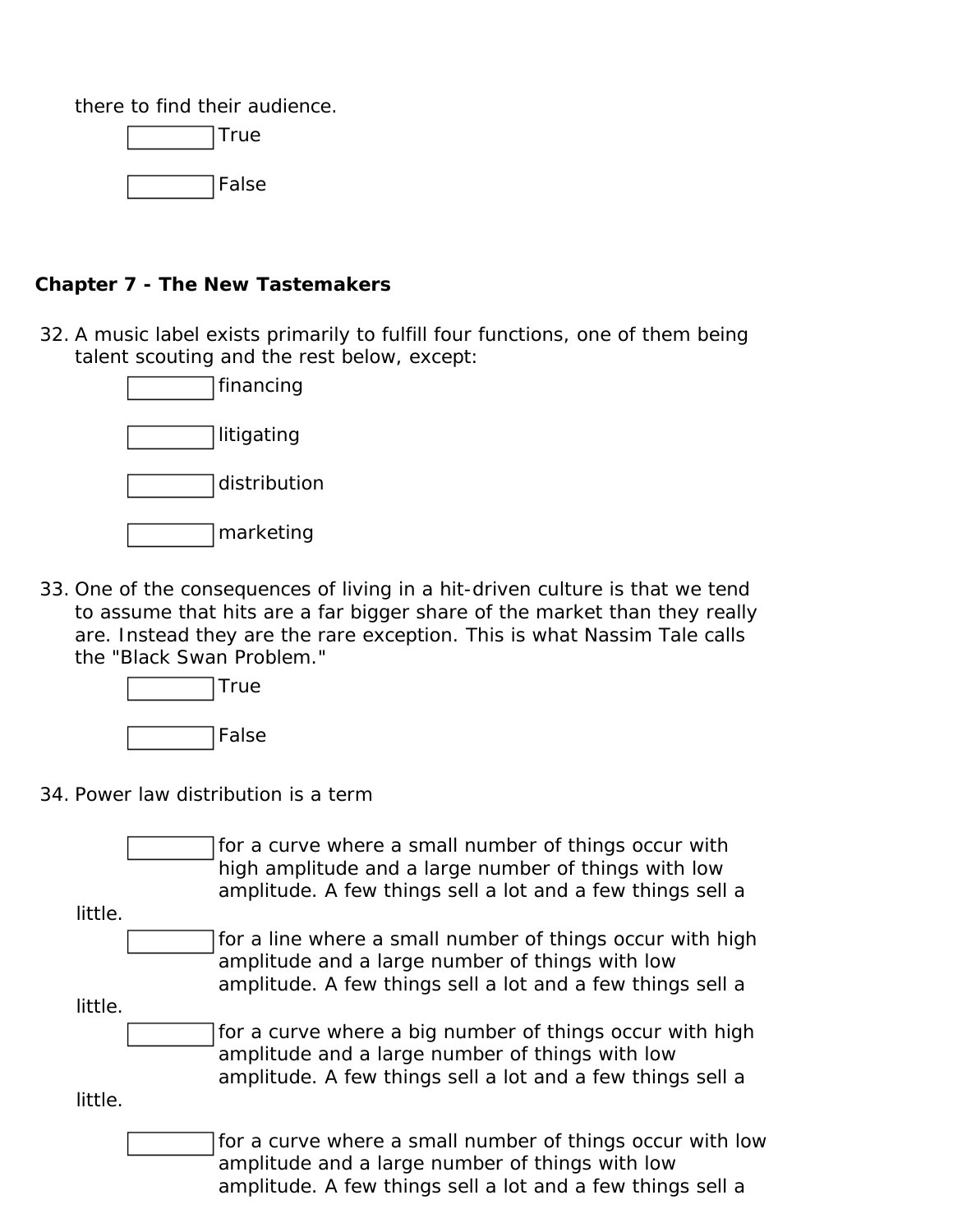little.

35. As such, in Long Tail markets , the role of filters then shifts from gatekeepers to advisor. Rather than predicting taste, post filters such as Google measure it. Rather than lumping consumers into predetermined demographic and psychographic categories, post filters such as Netflix's customer recommendations treat them like individuals who reveal their likes and dislikes through their behavior.

| True  |
|-------|
| False |

# **Chapter 8 - Long Tail Economics**

36. Who was the Italian polymath, who, in 1897, studied patterns of wealth and income in nineteen-century England?



37. The best manifestation of Pareto/Zipf distributions is the

- The Informational Theory
- Law of the Vital Few
- 80/20 Rule
- The Long Tail Theory

38. The 80/20 Rule is chronically misunderstood, for three reasons except :

Its almost never exactly 80/20

None of these

The 80 and the 20 are percentages of different things, and thus don't need to equal 100.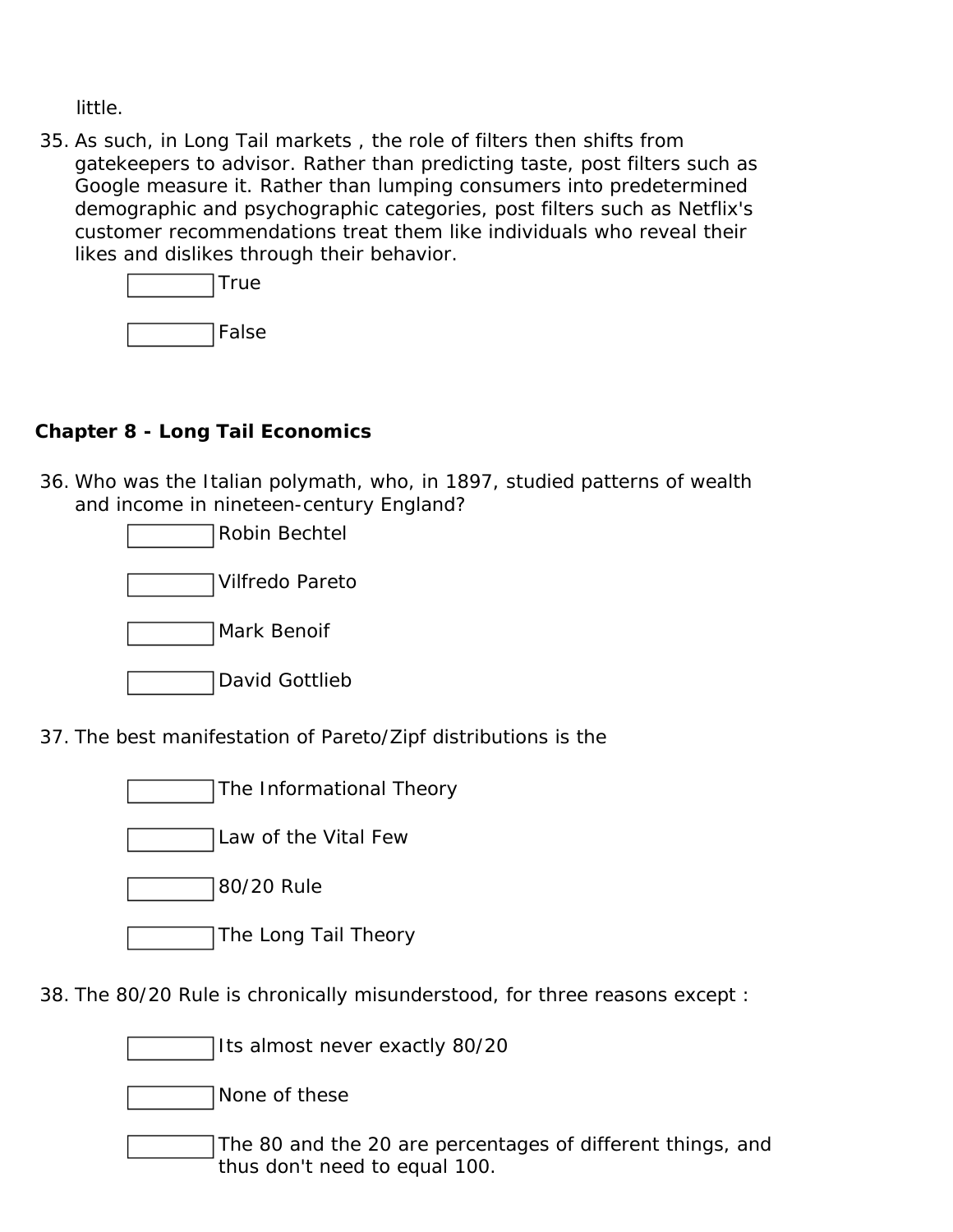People use it to describe different phenomena.

39. All below are three aspects of the Long Tail that have the effect of shifting the demand down the tail, from hits to niches, except:

| The availability of greater variety                                                                                        |
|----------------------------------------------------------------------------------------------------------------------------|
| Lower "search costs" of finding what you want, which<br>range from actual search recommendation and other<br>features.     |
| Sampling, from the ability to hear thirty seconds of a song<br>for free to the ability to read a portion of a book online. |
| None of the above                                                                                                          |

- 40. There are several ways to try to quantify the three aspects of the Long Tail that have the effect of shifting demand down the tail, from hits to niches, except:
	- watch out for any significant changes on the economy and strategize from it
	- compare a market that that offers relatively limited variety with one that offers much variety of the same sort of products.
	- Track a Long Tail aggregator/retailer over time, watching what happens as inventory grows.
	- Just look at the effect of lowered search costs online, making an apples to apples comparison with a similar offline inventory.

# **Chapter 9 - The Short Head**

41. Successful Long Tail aggregators need to have both hits and niches. They need to span the full range of variety, from the broadest appeal to the narrowest, to be able to make the connections that can illuminate a path down the Long Tail that makes sense for everyone.



- 42. The reason MP3.com's model didn't succeed and the iTunes model- which is less oriented toward independent musicians- did is
	- that iTunes began by making deals with minor record labels, which gave it a critical mass of mainstream music. that iTunes began by making deals with major record labels, which gave it a critical mass of mainstream music.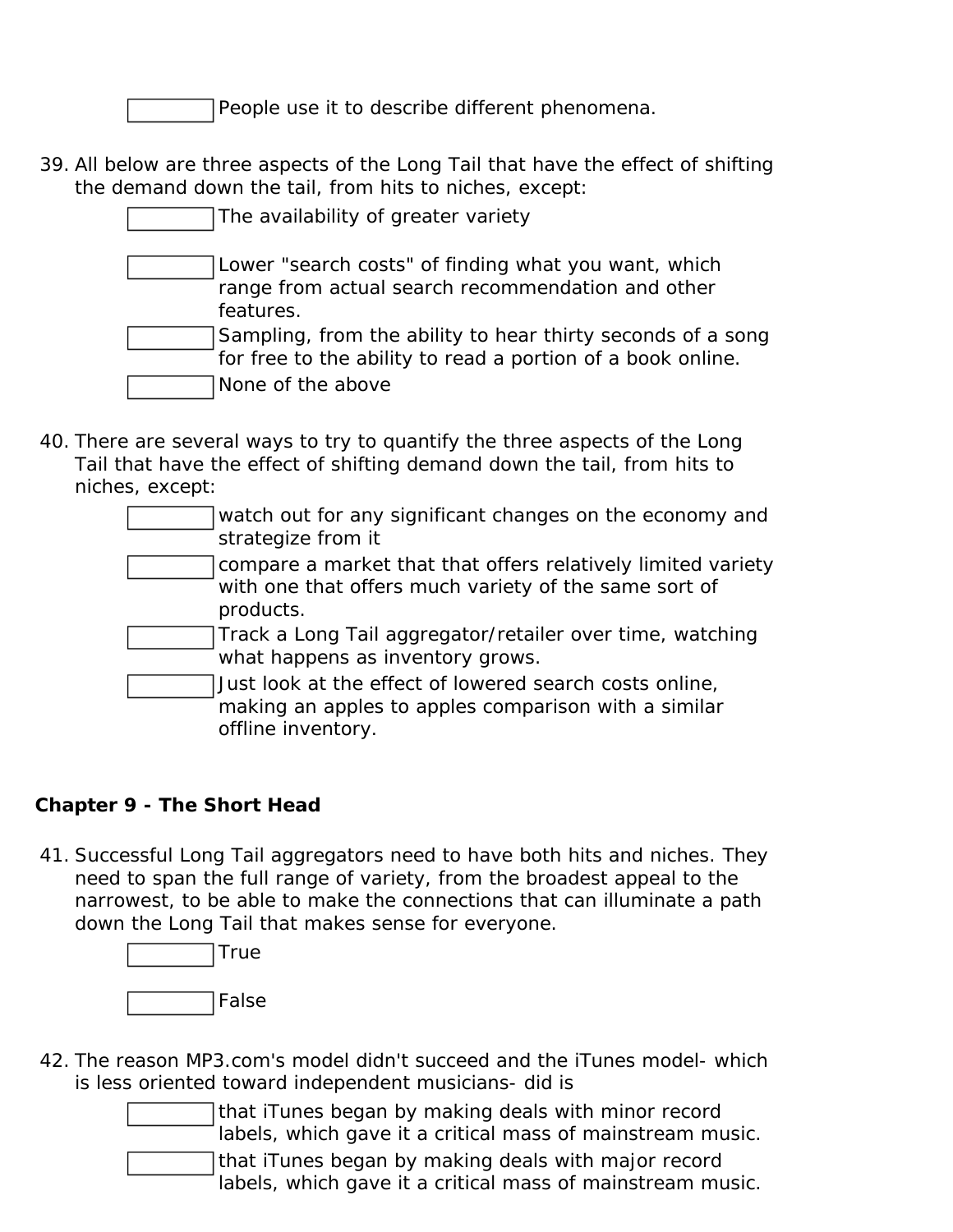that iTunes began by making deals with major record labels, which gave it a critical mass of segmented music. that iTunes began by making deals with major record labels, which gave it a uncritical mass of mainstream music.

43. Retail rules of thumb dictate that for every square foot of floor space used for shelves, you need another two to three square feet of aisle, checkout and common space.

| True  |
|-------|
| False |

44. In the realm of film and television, "shelved" means

| cancelled        |
|------------------|
| delayed          |
| postponed        |
| All of the above |

45. The overwhelming reality of our online age is that everything can be available.

| True  |
|-------|
|       |
| False |

#### **Chapter 10 - The Paradise of Choice**

46. Most of the information that online retailers use to order massive variety and make choice easy are : popularity, comparative prices, and

> reviews surveys advertisements none of the above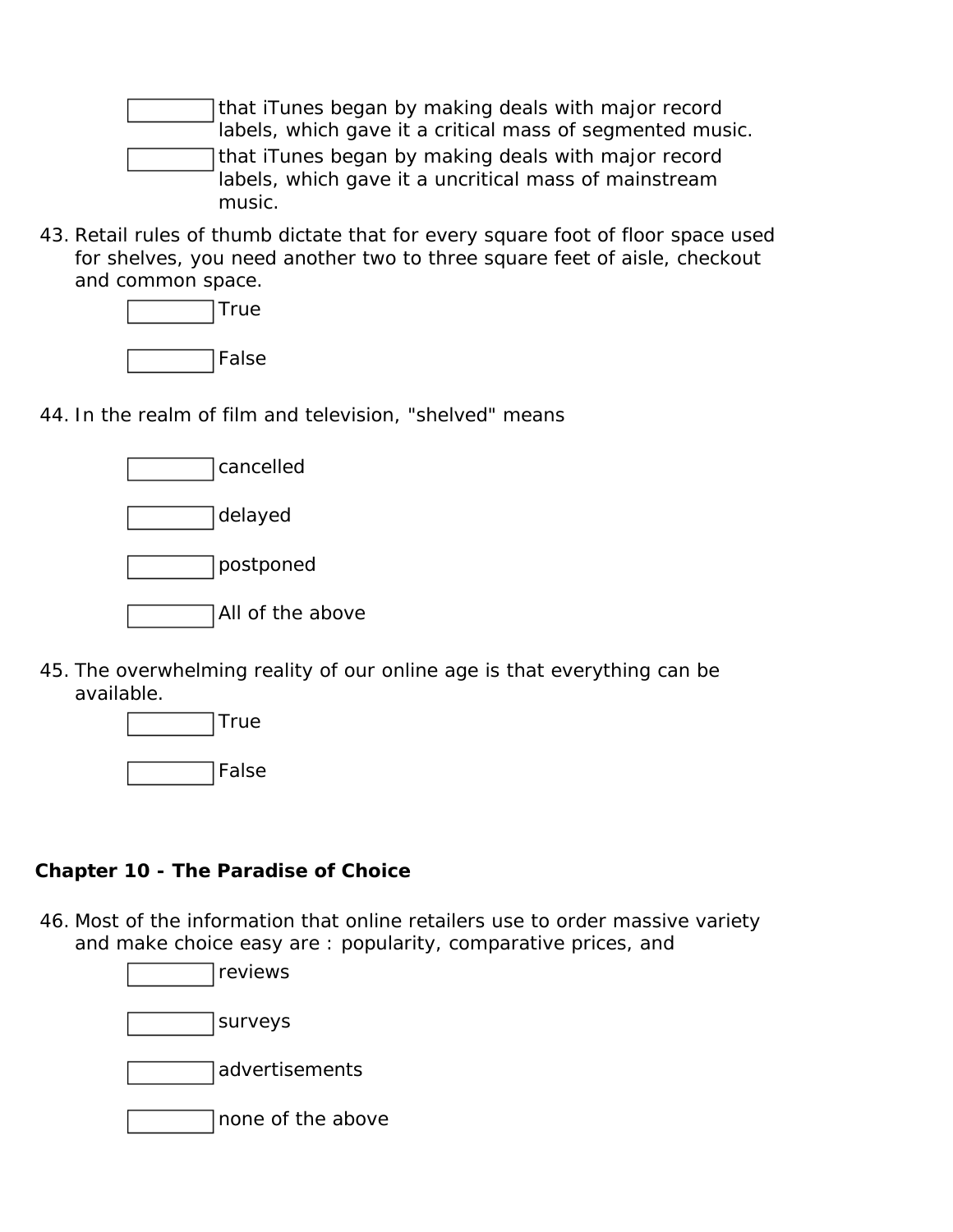#### **Chapter 11 - Niche Culture**

47. House music producers also rely on open access product strategies. In contrast to record labels that spend more and more time on litigation to enforce copyright infringement, house music producers ( and underground producers in general) have long realized that opening up their goods to being remixed and tweaked has beneficial economic consequences.

| True  |
|-------|
| False |

#### **Chapter 12 - The Infinite Screen**

48. The advent of video rentals essentially placed thousands of movies on offer in every living room on every night. The result was a transition from pushed media (whether pushed onto the airwaves or into the local theatres) to pulled media.



49. Studios were horrified when they realized that a family of five that paid \$20 to see ET: The Extraterrestrial in the theatre would never drop \$20 on ET rentals. What they missed was twofold: First, Most obviously, the aggregate amount of time and money that a family would direct toward movies was primed to explode when the family could access any movie they wanted, rather than whatever was being marketed that month; and less obviously, they neglected to consider that the total amount of money in ET could draw might similarly explode as the film started reaching the unknown millions who would not pay \$20 to see ET but might pay, say, \$2.95.



# **Chapter 13 - Beyond Entertainment**

50. Mark Benoit, owned which company?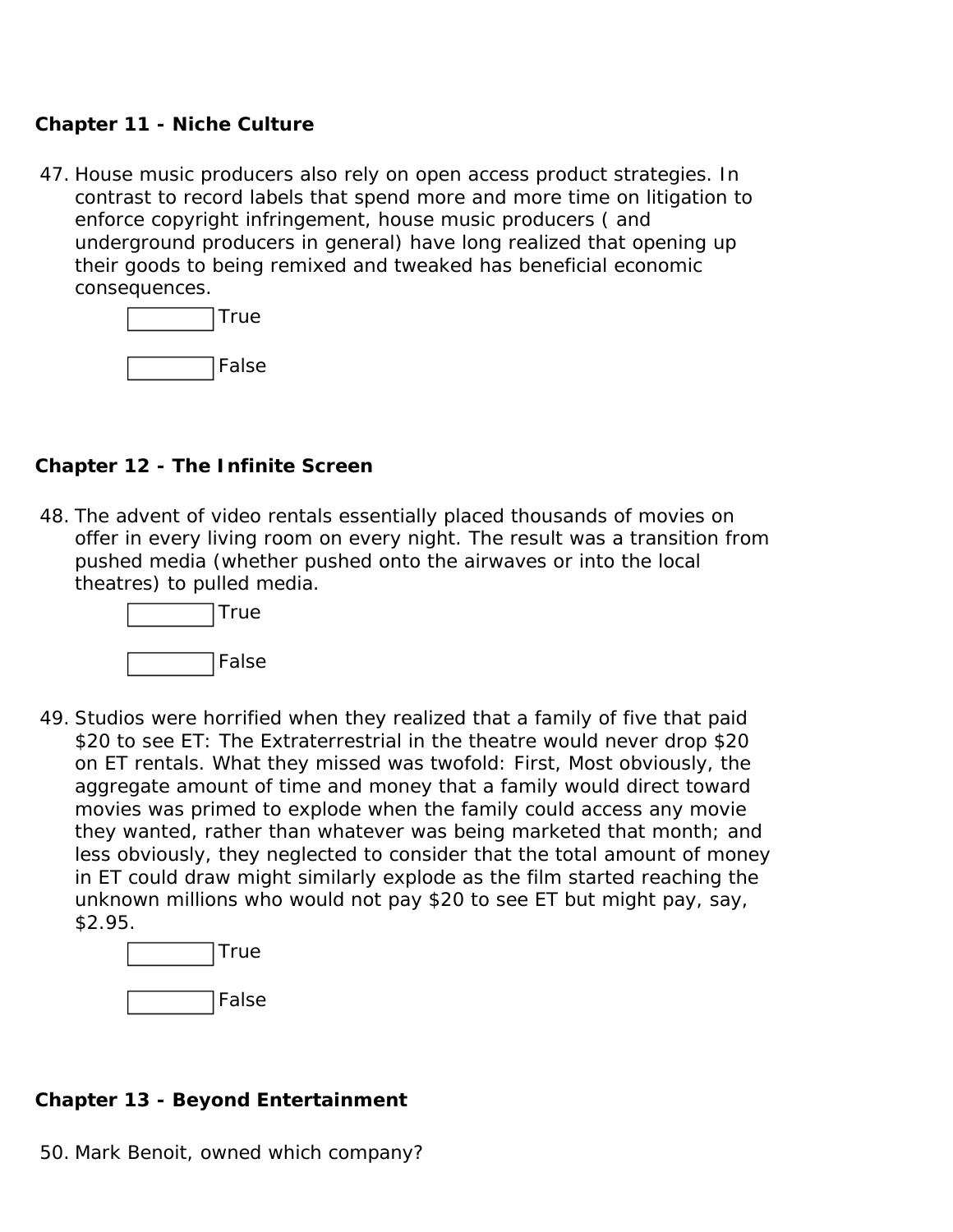

51. The CEO of Google is

| Jimmy Wales                |
|----------------------------|
| Eric Schmidt               |
| <b>Richard Weatherford</b> |
| Chris Anderson             |

52. Google provides tools to customize and test ads to achieve the highest "click through". Clickthroughs are:

| when a customer clicks on the ad and goes to the<br>advertiser's site |  |
|-----------------------------------------------------------------------|--|
| when a customer clicks on the ad                                      |  |
| goes to the advertiser's site                                         |  |
| None of the above                                                     |  |

# **Chapter 14 - Long Tail Rules**

53. Users who happily do for free what companies would otherwise have to pay employees to do is not "outsourcing" , but is

crowdsourcing

networking

group activities

socializing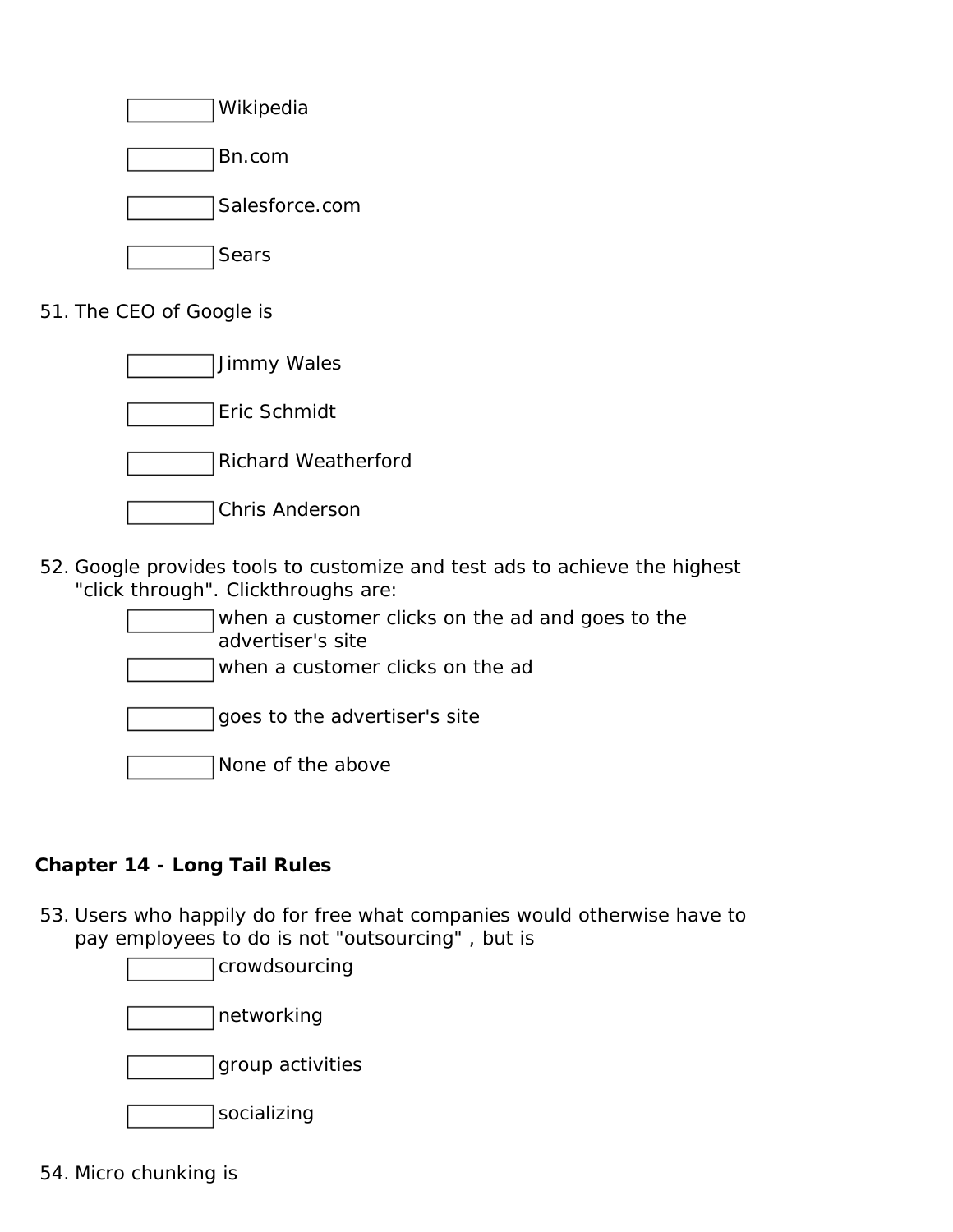| when content is separated into component parts so that<br>people can consume it the way they want, as well as<br>remix it with other content to create something new.<br>to bring back something old |
|------------------------------------------------------------------------------------------------------------------------------------------------------------------------------------------------------|
| to present a novelty                                                                                                                                                                                 |
| none of the above                                                                                                                                                                                    |

# **Chapter 15 - The Long Tail of Marketing**

55. The problem with fragmented markets and one-size-fits-one consumers is that there are, well, a lot of them.

| True  |
|-------|
| False |

56. Who ran a blog called Dell Hell brought upon buy his frustration against a brand new laptop he had bought from Dell but couldn't get decent customer support?

Michael Dell





Richard Weatherford

57. Who invented the Web in 1990?

Ted Nelson

- Tim Berners-Lee
- Michael Dell
- Bill Gates

58. The hyperlink is the ultimate act of generosity online.